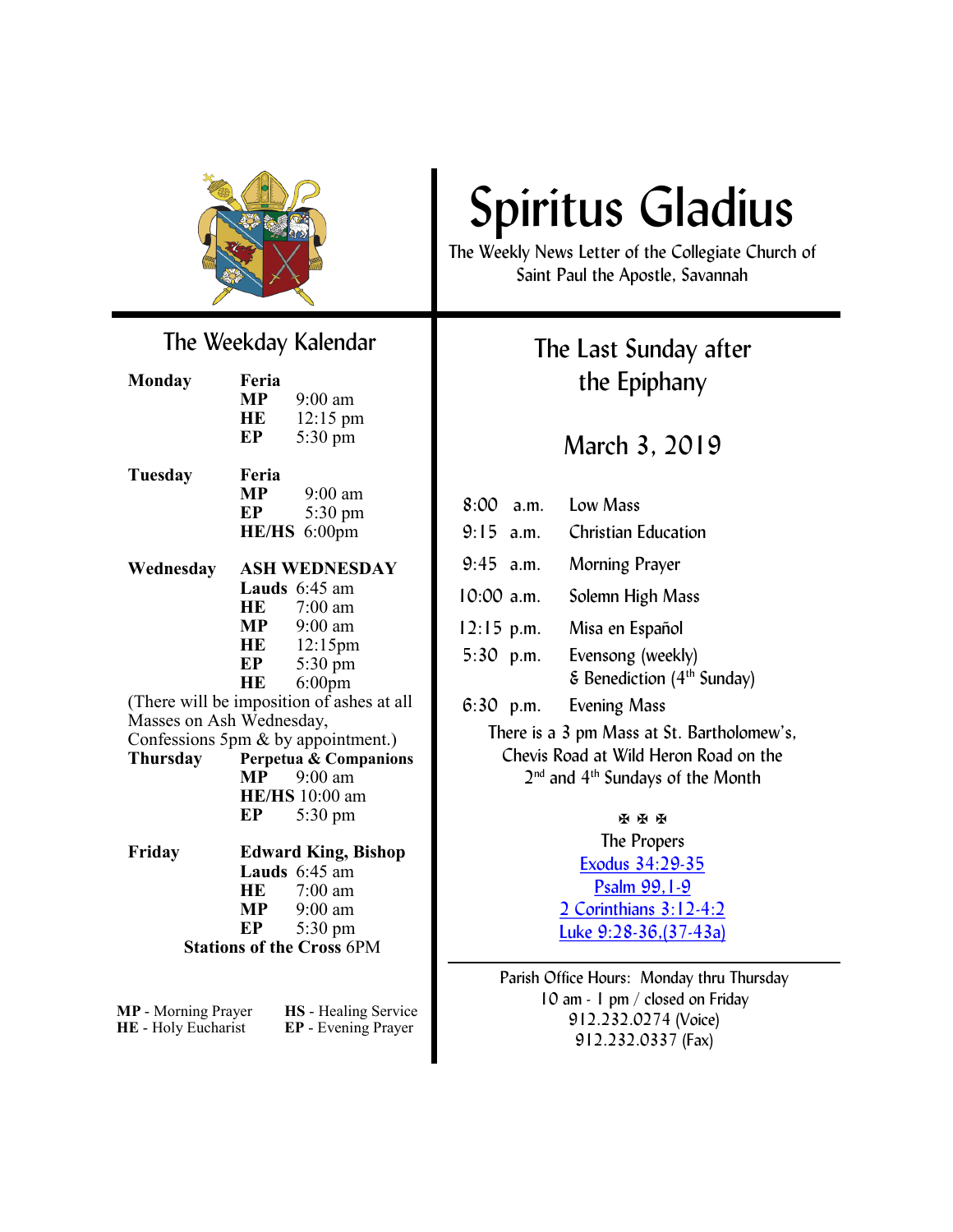### Reflections

Dear Sisters and Brothers in Christ:

As we stand at the beginning of Lent, if you are like me, it arrived before I expected it. Fortunately for us the seasons of the Church year do not depend on whether we are ready or feel like entering the opportunity they provide for walking more fully in the pilgrimage which is ours in Jesus Christ. Rather, they hold up to each one of us the opportunity to enter the vision which is ours as inheritors of the Kingdom. Baptism has made us part of the rich heritage of God working in the person of Jesus Christ through the power of the Holy Spirit. As we cycle through each year engaging at various levels the ebb and flow of the Christian life there is always the possibility that we will become more fully what God intends us to be - sons and daughters who desire God and wish to live fully in the reality of God's love and to enthusiastically share to love with all who are sent our way.

As a season, Lent is our opportunity to strip our daily routines to the essentials so that we might become more open to the vision which is ours in the Christian life. One of the reasons we take the brass and art out and cover up the beauty of St. Paul's during Lent is to remind us that the bare necessities should be our mode of operation during this season. Ultimately, Lent can be a season of empowerment. The implicit challenge of the season is one of making choices - asking ourselves to consider what it is that we believe and what will we do to enable those beliefs to flourish. This is why the Church has made recommendations about meatless days, and not attending parties or gala events. She also recommends a measure of abstinence in all areas of life so as to encourage the exercise of disciplined acts of devotion as well as focused charity and alms giving.

The fast pace of life with its attendant stresses and strains can easily rob us of our determination to live an intentional Christian life. Lent is a time when we can recapture something of the joy which results from "living in the world but not of the world. " Take advantage of the Quiet Day this Saturday, March 2<sup>nd</sup> for a starter. In addition to the normal pattern of devotion which I hope each of us practice daily, all of which should be directed toward the enhancement of our relationship with God and our neighbor, may I suggest that each of us set one evening aside with a special meal that includes devotions and readings from scripture. A handy framework is provided in the Book of Common Prayer in the section devoted to Daily Devotions for Individuals and Families beginning of page 136. May I also remind everyone of the many opportunities which are ours at St. Paul's for the increase of devotion - Daily Morning and Evening Prayer, Daily Mass, and Thursday Morning Bible Study. Other opportunities include the Wednesday night class, which begins with Soup (bring your own Sandwich) exploring Walk in Love: Episcopal Beliefs and Practices, which is our Lenten Study or join our study of the Catechism each Sunday at 9:15AM (the nursery is open at 8:00AM). Lent is a good time to take advantage of our regular times for the Sacrament of Reconciliation (Confession-Wednesday 5pm) or join those who walk in the Way of the Cross on Fridays for Stations at 6pm.

Don't overdo. Rather choose to organize your week differently and with purpose. Let us dedicate ourselves to the observance of a holy Lent that the joy of Easter may be more abundant in our lives. **WWIII**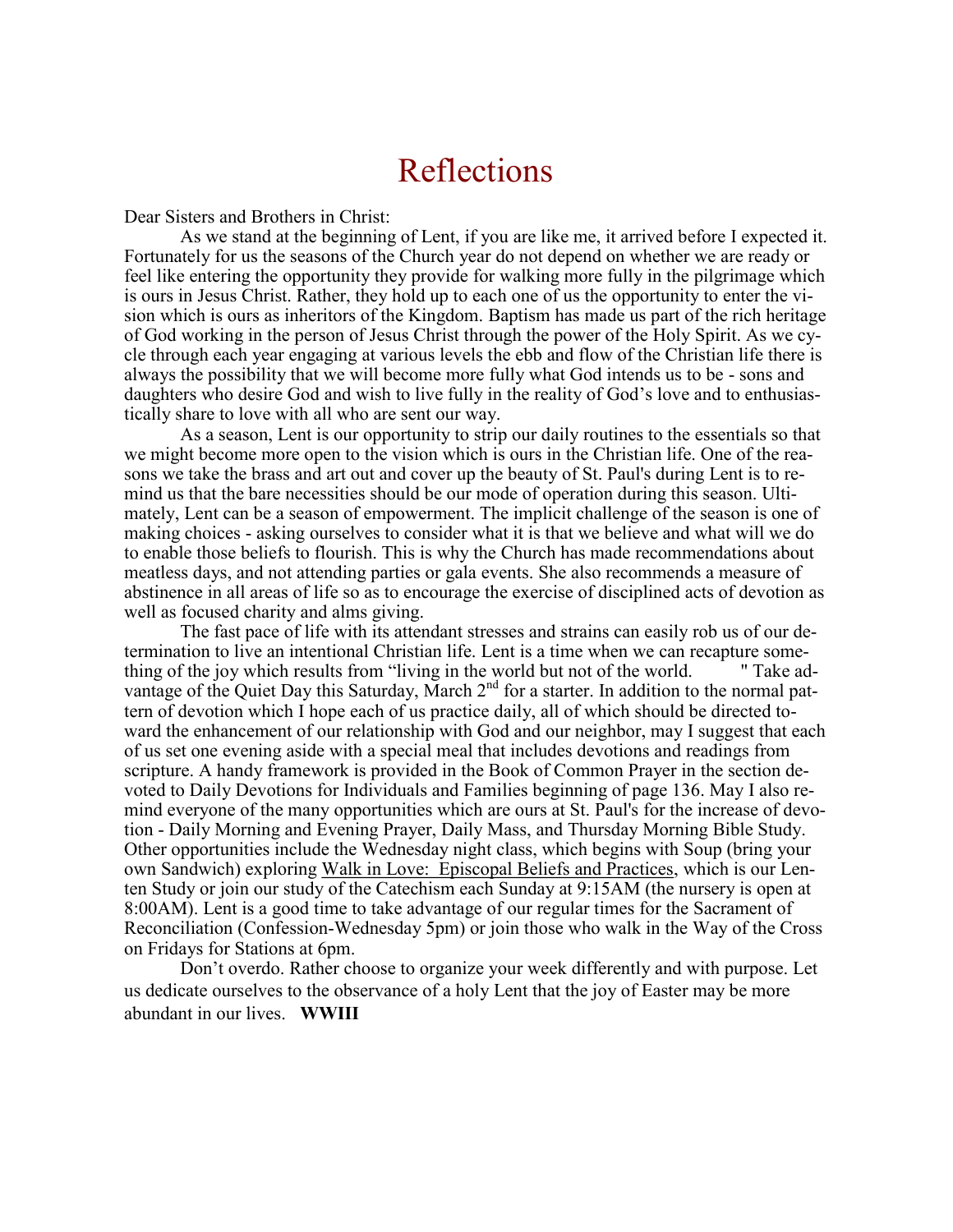## Parish News and Events

#### **Music for this Sunday, March 3 Hymns:**

135, 129, Doxology, 314, 137

#### **Anthem:**

O Splendor of God's Glory Bright (

Music: Claudio Monteverdi 1567-1643) Text: Ambrose of Milan (340-397) O splendor of God's glory bright, O Thou that bringest light from light; O Light of light, light's living spring, O day, all days illumining. O Thou true Sun, on us Thy glance Let fall in royal radiance; The Spirit's sanctifying beam Upon our earthly senses stream. Creator, too, our prayers implore, Creator of glory evermore; Creator of all grace and might, to banish sin from our delight. To guide whate're we nobly do, with love, all envy to subdue; to make ill fortune turn to fair, and give us grace, our wrongs to bear.

#### **Youth Scholarship Fundraiser Brunch:**

This Sunday, March 3rd, following the 10:00 a.m. Mass. Adults \$10 and Kids under 12 \$6

#### **Youth - March Convo**

Convo will be held this Sunday evening, March 3rd, from 6-8pm at St. Paul's.

#### **Shrove Tuesday:**

March 5th, there will be a Mass at 6:00 pm with a Spaghetti Dinner to follow. All are welcome!

#### **Ash Wednesday:**

March 6th We will offer Mass and Imposition of Ashes at three times- 7:00 a.m., 12:15 p.m., 6:00 p.m.

#### **Stations of the Cross**

will be held every Friday at 6:00 pm during Lent beginning March 8th.

#### **Episcopal Church Women (ECW)**

The ECW would like to invite the whole parish to their meeting on Saturday, March 9th at 10:00am. Janet Stone will be speaking on "Mary and Martha". Please bring your Bibles!

#### **Lenten Fish Fry**

There will be 3 Lenten Fish Fries this year: March 22, March 29, and April 5 following Stations of the Cross.

#### **Chair Yoga Class**

Heather Downs is offering a Chair Yoga class for all ages. It meets in the Parish Hall on Mondays at 10:30am.

#### **Coffee Hour Hosts**

The sign-up for Coffee Hour Hosts for January through March is now available on Sign-up Genius. You may use this link to sign up: [https://](https://tinyurl.com/yb8aclr8) [tinyurl.com/yb8aclr8](https://tinyurl.com/yb8aclr8) Thank you for your support of this important ministry.

#### **Listening Session for XI Bishop Search**

A listening session for the search for the XI Bishop of Georgia will be held for the Savannah Convocation at St. Paul's at 3 PM, Sunday, March 31.

#### **Parish Clean-up Day for Easter**

We will have a parish clean-up day on Saturday, April 6th from 9:00am until noon. We really need everyone to give us a hand getting the Church ready for Easter. Please consider joining us for this clean-up day, even if you can only give an hour - every little bit helps!!

#### **Women's Mid-Life Yoga Retreat at Honey Creek**

Women in mid-life across the Diocese of Georgia, including all who are new to yoga and those who have been practicing for awhile, are invited to settle their souls at the newest event at Honey Creek, a Mid Life Women's Yoga Retreat. Hosted by Yogi Gabriele Stauf, this two-day event (arrive Friday evening) will include yoga, mindfulness, a look at the spiritual yoga practice and end with a Eucharist. Optional massages and one on one yoga instruction are also available. Space is limited so sign up soon! To register go to: http:// honeycreek.org/?event\_listing=womens-life-reset -2019